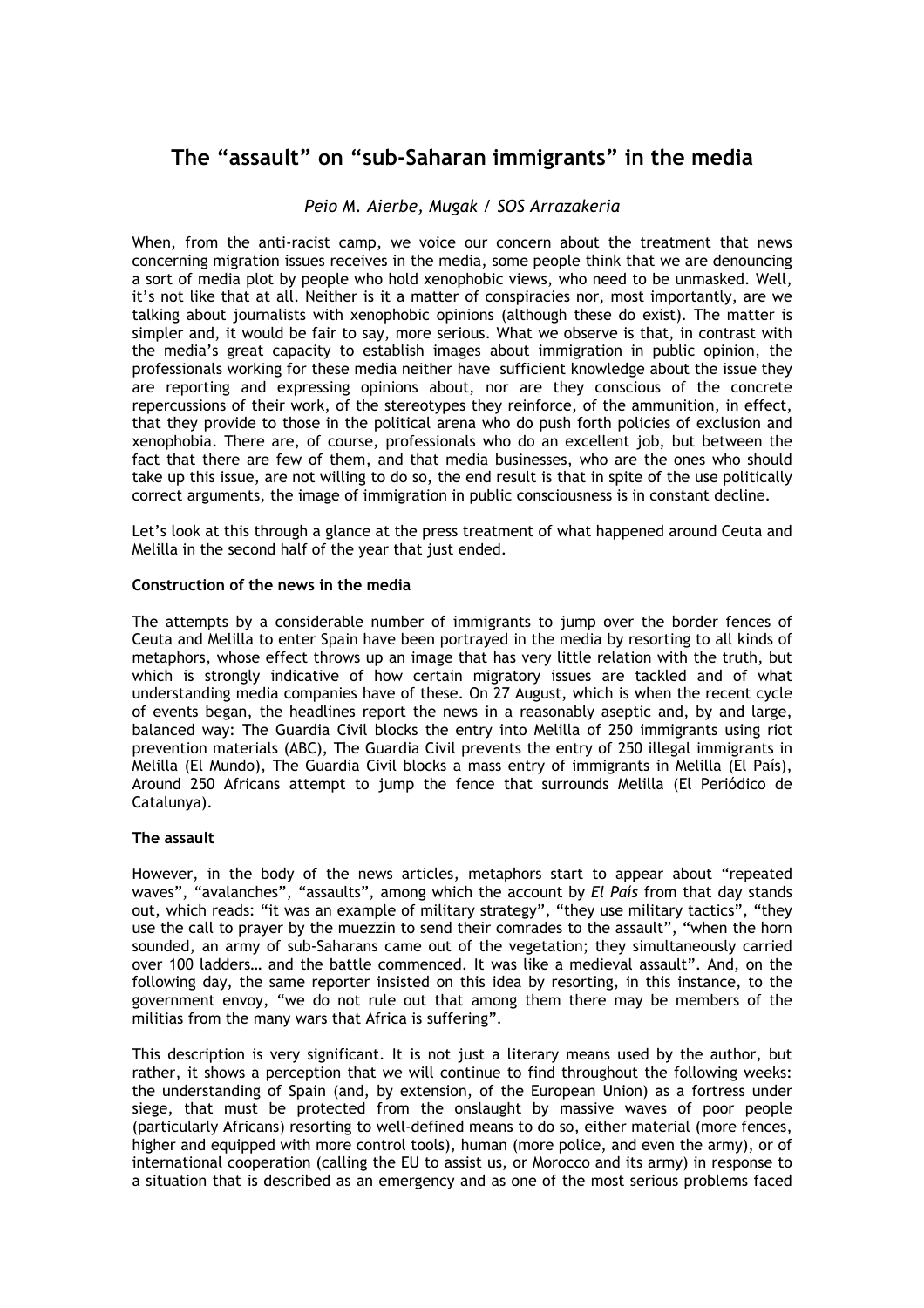by Spain. This is the discourse and the views that are practically unanimous. The differences surface, on the one hand, due to the political game played by parties and, on the other, as a result of the degree of proximity that most journalists seek to achieve in relation to the authentic dramatic human circumstances that the protagonists of this story carry with them.

Already on the second day, the newspapers begin to carry their own ideologised view of events in their headlines, and thus they tell us of "avalanches", "waves", "injured Guardia Civil officers", of the "assault of the fence", "mass assault on the border" and, while we're at it, on the 31<sup>st</sup>, *El País* carries the headline "assault on Melilla". The difference between "jump" (saltar, in Spanish) and "assault" (asaltar, in Spanish) goes far beyond a simple vowel. The meaning changes entirely, and it is not a matter of bad use of language (those writing are professionals of the pen, and language is their tool). Jumping the fence, crossing it, entering illegally… have nothing to do with assaulting. There is no need to resort to the dictionary to understand that the connotations that the word assault implies are very different from what the immigrant people referred to are trying to do, that is, to get into the EU however they can to be able to work and thus earn means of subsistence for themselves and their families. And let's not say that what they are assaulting is not a fence, but the city, Melilla, as such. It's obvious that, with events portrayed in this way, the alarm bells start ringing.

Nor is it pointless to note that it is *El País*, precisely, that presents this view. There is no doubt that the author of these accounts, and it may even be fair to make a generalisation in this sense about the entire newspaper, acts from an anti-xenophobic and anti-racist subjective stance, as is evident from other news items. However, if even when working with this starting point it is possible to construct the images that we are discussing, this means that they are common currency in the media as a whole. That is, we have no need to resort to examples that are more explicitly xenophobic which, of course, have been distilled by the pens of other journalists from different newspapers whose stance in these matters is less defensible.

In the coverage of these days, as could be expected, there are also plenty of references to these people as "illegals".

This climate that was created progressively fertilises the ground to legitimise the intervention by the army, and when it takes place on 29 September, the image according to which we are witnessing a bellic problem is definitively propped up, just as the headlines and photographs from these days reflect, as do various accounts like the one in *El Diario Vasco*, on 1 October, which begins with "the military operation on this side of the fence leaves one breathless".

#### **The figures**

The use of figures, something that the media like very much, does not reflect the true quantitative dimension of the events at all. We are talking about a few thousand people who, apparently, would end up saturating our countries, when it turns out that every two or three days, through ports and airports, this same total number of people enters and ends up staying in spite of not having a residence permit. In these days, we also saw how the figures were inflated by the practice of identifying the number of attempts to jump over the fence with the number of immigrants, when the Guardia Civil itself, which is the source that was consulted, insisted that the same people attempt the jump several times. This is what *El Mundo* does on 29 September, when it details that "over 12,000 immigrants have tried to jump the fence". From this perspective, that of figures, which journalistic references so often employ, the number of people who gain access to Melilla and Ceuta is absolutely marginal. In spite of this, the treatment of these events well beyond their scale can be seen in *El Mundo*, which, already on 31 August, in its editorial comment under the headline "Melilla, faced by waves of immigrants", states that "the immigrants now launch massive attacks" and, a month later, on 30 September, will refer to them as "one of the greatest problems that Spain has".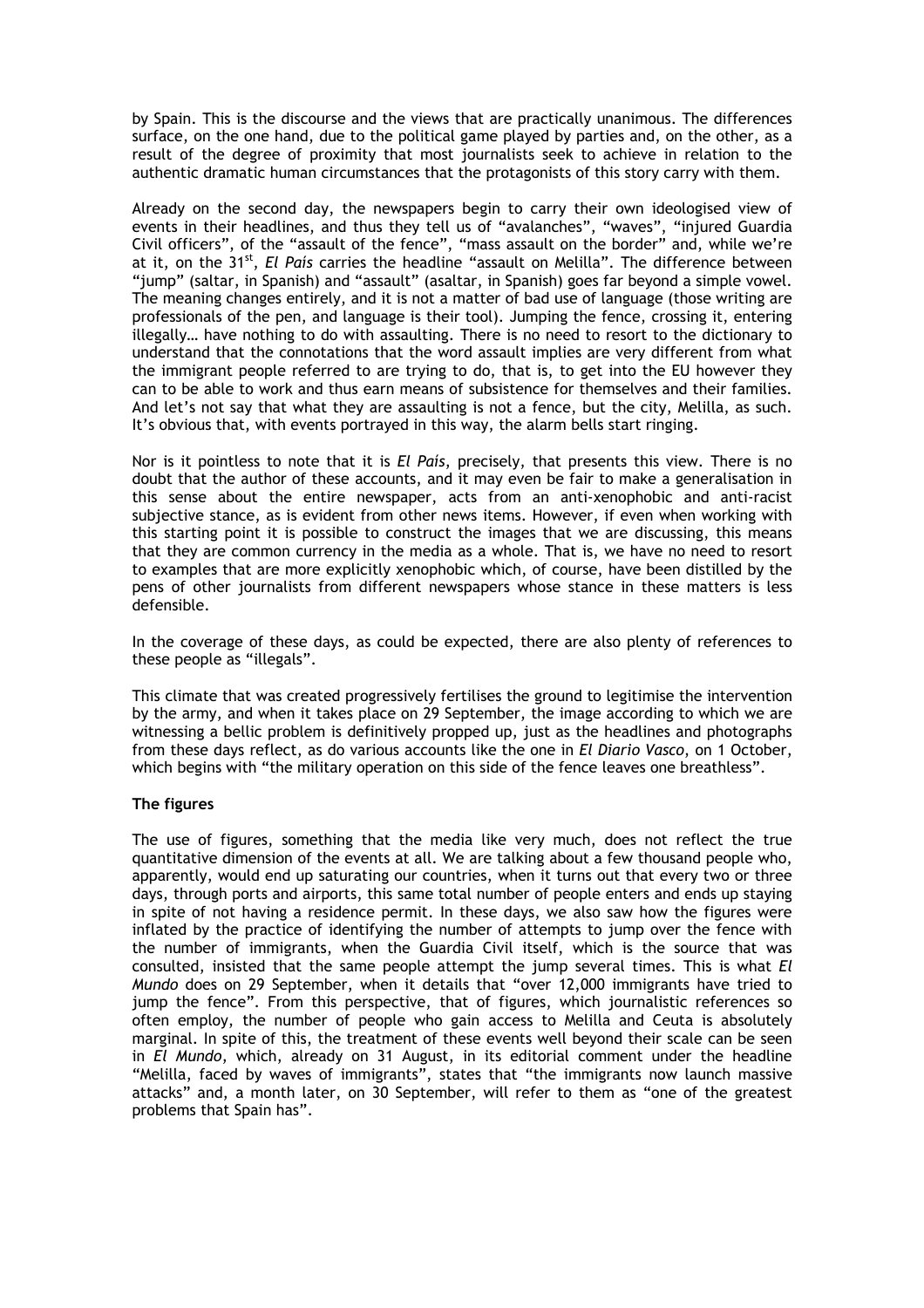The excess of figures features grotesque<sup>1</sup> examples such as those from the *Diario Vasco* on 9 October, which features among its headings (in this case a sub-heading): "The Spanish frontiers of Africa are not in Ceuta and Melilla, but rather in the desert, where there are swarms of Islamist groups, and millions of sub-Saharans arrive to jump into Europe". If we are talking of millions who come to jump into Europe and who, moreover, have some connection with Islamists, of course, we'll end up shouting the classic: "Legion, come to me!" However, why should we call on the media for rigour, when a veritable intellectual of the standing of Sartori is capable of clamly stating, in *El País Semanal* on 25 December 2005 that "The African problem is very serious: it has been calculated that between 200 and 300 million people would be ready to go to Europe by any means, even if this is by jumping fences, as has happened in Melilla, or in dynghies".

#### **Responsibilities**

Insofar as the immediate response on the border is concerned, the accounts of the first few days stress the impeccable behaviour of the Guardia Civil. If, in spite of everything, some people are injured, this is apparently due to the ladders having fallen, after which, of course, they were immediately taken care of by the Guardia Civil, which thus honoured its name, the 'benemérita<sup>2</sup>. Even if, on the first day (29 August), one immigrant is found dead at the foot of the fence, no responsibility can be laid at its door, as only the official versions are reported. It was left to various associations (Medicos sin fronteras, Prodein, SOS Racismo, APDHA) to take the step of directly contacting the people on the receiving end of the intervention and to disclose the data and evidence that end up emphatically contradicting the credibility of official sources and illustrating the damage caused by the use of rubber bullets, truncheons and other repressive equipment by the Guardia Civil. Even so, when a third immigrant died on 15 September in the hospital in Melilla with a destroyed trachea<sup>3</sup>, the "very peculiar" official version according to which this person had been found in that condition by an immigrant in a Moroccan village and had been able to walk to the frontier in Melilla in such conditions, where the fence was opened to let him through and he was picked up and taken to hospital, was initially not even questioned by the press, even taking into account that the immigrant in question was taken to hospital after a charge during which rubber bullets were used. Once again, it was left to these associations to question the official version. It is also true that throughout these months, the press has also gathered some accounts that indicate that there were interventions by the Guardia Civil that contravene current legislation and the rights of the people trying to jump the fence, but from an overall glance at this period a clear trend can be noticed, whereby such actions are presented as specific episodes, which is also as far as the official version ever goes, when it has to face up to unquestionable facts such as, for example, the repeated agression by a Guardia Civil officer against an immigrant who was on the floor and was not putting up any sort of resistance, which was broadcasted by Tele 5.

#### **Concertinas or barbed wire?**

The "spin" operation reaches grotesque<sup>4</sup> levels when, to refer to the barbed wire that crowns the fence, we repeatedly hear people talking of "concertinas"<sup>5</sup>. It is obviously not an effort to improve the population's musical education, but rather of sweetening a reality that causes terrible damage to those who try to jump over the fence. When they have been spending several years selling us the argument for a very strong investment of euros in a panoply of technological means (acoustic sensors, infra-red optical systems, video-cameras…) that,

 $\overline{a}$ 

 $1$  "Esperpéntico" in the original, a term used to refer to grossly exaggerated portrayals which deform reality, a 19<sup>th</sup> century literary trend started by the Spanish author Ramón María del Valle-Inclan.

<sup>&</sup>lt;sup>2</sup> A term used to refer to something or someone who is distinguished, worthy or admirable.

<sup>&</sup>lt;sup>3</sup> In lay terms, "windpipe"

<sup>4</sup> See footnote 1.

<sup>&</sup>lt;sup>5</sup> In reference to the extendable leather lateral part of this instrument similar to that of an accordeon.